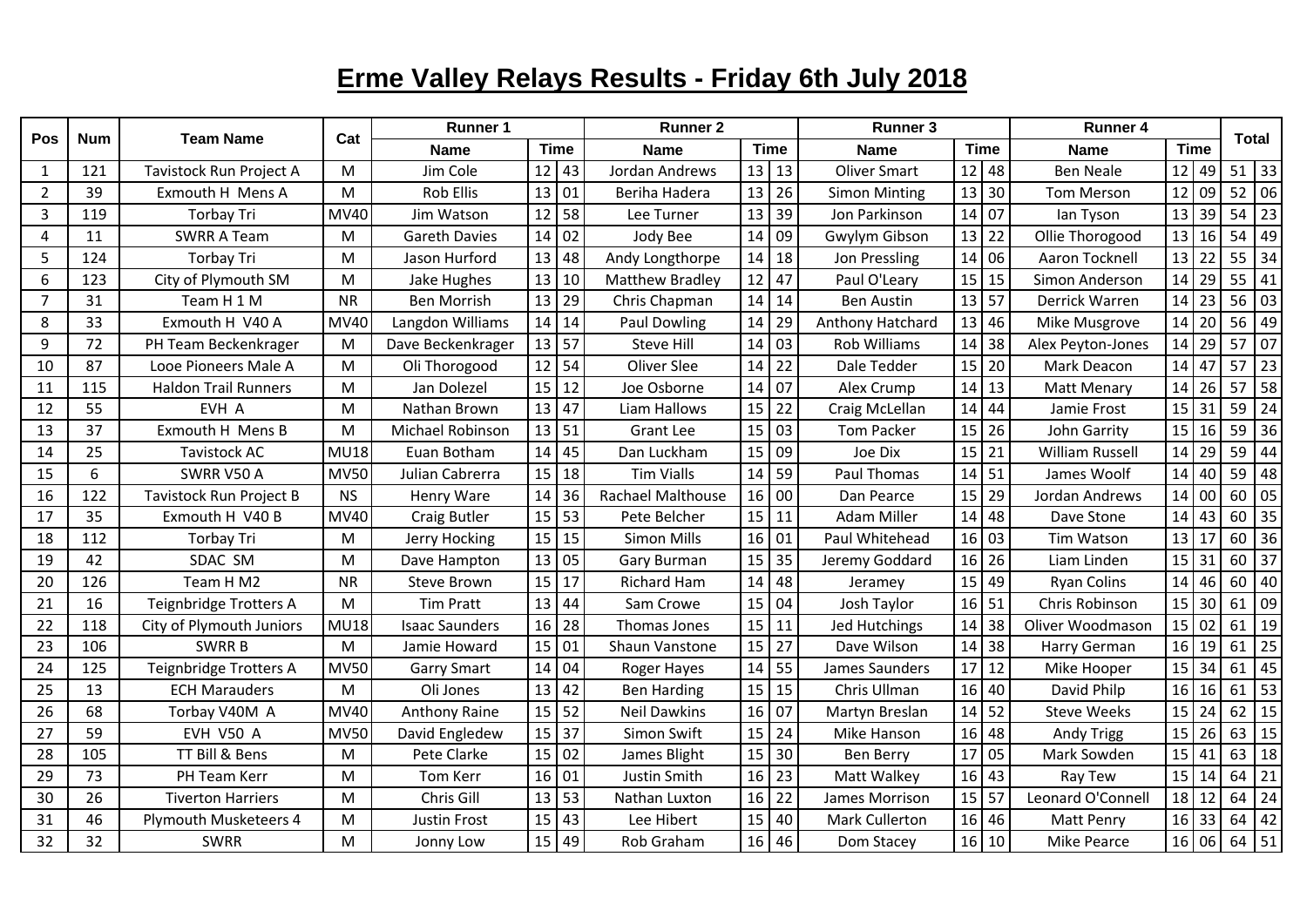| 33 | 45             | <b>Plymouth Musketeers 3</b> | М           | David Shepherd          | 14 | 53        | Kris Jones           | 17 | 44 | Dan Case                   | 16 | 42        | Scott Mansfield      | 15 | 50 | 65 | 09                                |
|----|----------------|------------------------------|-------------|-------------------------|----|-----------|----------------------|----|----|----------------------------|----|-----------|----------------------|----|----|----|-----------------------------------|
| 34 | 132            | EVH A                        | F           | Emma Lake               | 15 | 55        | Rebecca Lee          | 18 | 25 | Cleo Perry                 |    | 15 46     | Alison McEwing       | 15 | 10 |    | $65$ 16                           |
| 35 | $\overline{7}$ | Newton Abbot Ex Pats         | M           | Dave Stephenson         | 15 | 22        | Matt Woodger         | 17 | 38 | Paul Knight                |    | 16 10     | Paul Hindle          | 16 | 13 | 65 | 23                                |
| 36 | 38             | Exmouth H V50 M              | <b>MV50</b> | Richard Bishop          | 16 | 02        | Des White            | 16 | 37 | Hugh Marsden               |    | $16$ 47   | Mac McNaghten        | 16 | 03 | 65 | 29                                |
| 37 | 56             | EVH B                        | M           | <b>Chris Prall</b>      | 14 | 40        | Ray Male             | 18 | 18 | <b>Daniel Francis</b>      |    | 16 46     | Lee Eastley          | 15 | 55 | 65 | $\begin{array}{c} 39 \end{array}$ |
| 38 | 140            | SWRR C                       | <b>NS</b>   | Dan Gray                | 16 | 05        | Alister Ferguson     | 17 | 17 | Nick Einchcomb             |    | 15 50     | Dan Gray             | 16 | 32 | 65 | 44                                |
| 39 | 28             | <b>Tiverton Harriers</b>     | F           | Lauren Burd             | 16 | 17        | Helen Kirby          | 16 | 56 | Katherine Humphreys        | 17 | 03        | Serone Stone         | 15 | 30 | 65 | 46                                |
| 40 | 10             | Plymstock Whippets           | M           | Dave Hurrell            | 15 | 32        | John Woolven-Allen   | 17 | 47 | <b>Steve Rose</b>          | 17 | 15        | Paul Soby            | 15 | 24 | 65 | 58                                |
| 41 | 57             | EVH V40 A                    | <b>MV40</b> | Simon Fitze             | 14 | 01        | Phil Adderley        | 19 | 20 | <b>Richard Lander-Stow</b> | 15 | 38        | Dave Church          | 17 | 18 | 66 | 17                                |
| 42 | 97             | <b>Tavistock AC</b>          | <b>FU18</b> | Carolin Vorbeck         | 16 | 09        | Kristina Cade        | 17 | 15 | Amelia Riggott             | 15 | 57        | Natasha Farrington   | 17 | 28 | 66 | 49                                |
| 43 | 139            | Teignbridge Trotters B       | <b>MV50</b> | Derek Skinner           | 16 | 31        | Peter Hayward        | 17 | 10 | <b>Roger Hales</b>         |    | $18$ 00   | Alan Boone           | 16 | 18 | 67 | $\vert$ 59                        |
| 44 | 29             | Team H - Old Guys Rule       | <b>NR</b>   | <b>Richard Stephens</b> | 16 | 00        | Mark Tapp            | 17 | 49 | Graeme Ash                 | 17 | 38        | Ian Lamerton         | 16 | 43 | 68 | 10                                |
| 45 | 21             | SWRR V35                     | <b>FV35</b> | Victoria Hill           | 16 | 47        | Suzie Tosh           | 17 | 58 | Amy Carey-Jones            | 16 | 17        | Emilie Lewis         | 17 | 11 | 68 | $\vert$ 13                        |
| 46 | 30             | Team H 1 F                   | <b>NR</b>   | <b>Emily Warren</b>     | 16 | 53        | Claudia Serien       | 16 | 29 | Lauren Knox                | 17 | 03        | Zoe Chapman          | 18 | 00 | 68 | 25                                |
| 47 | 36             | Exmouth H Mens C             | м           | Ben White               | 17 | 28        | Simon J Beer         | 16 | 18 | Phil Hatchard              | 18 | 22        | <b>Steve Toomey</b>  | 16 | 29 | 68 | $\begin{array}{c} 37 \end{array}$ |
| 48 | 144            | <b>Exmouth Harriers</b>      | F           | Hannah Bown             | 16 | 29        | Emma White           | 17 | 16 | Paula Hawkins              | 17 | 34        | Alice Kelly          | 17 | 21 | 68 | 40                                |
| 49 | 142            | <b>SWRR</b>                  | F           | Rachel Wilmott          | 16 | 51        | Chloe Fox            | 16 | 11 | Zara Salman                | 19 | 51        | Nicky Savill         | 15 | 50 | 68 | 43                                |
| 50 | 91             | Looe Pioneers Male B         | м           | <b>Gary Williams</b>    | 16 | 09        | Sean Baker           | 17 | 22 | Joe Maywood                | 17 | 46        | Paddy Odle           | 17 | 30 | 68 | 47                                |
| 51 | 74             | PH Team Laity                | M           | <b>Steve Laity</b>      | 17 | 30        | Dave Shalders        | 17 | 11 | Paul Jewell                | 17 | 07        | John Murray          | 17 | 05 | 68 | $\vert$ 53                        |
| 52 | 43             | Plymouth Musketeers 1        | M           | Will Lewis              | 17 | 26        | Andy Bees            | 17 | 17 | Gary Pope                  | 18 | 07        | <b>Stuart Queen</b>  | 16 | 42 | 69 | 32                                |
| 53 | 127            | <b>Teignbridge Trotters</b>  | <b>MV40</b> | Kris Ward               | 15 | 51        | Nathan Elphick       | 19 | 01 | <b>Nigel Barnett</b>       |    | $18$   20 | Duncan Knight        | 16 | 22 | 69 | 34                                |
| 54 | 114            | <b>Torbay Tri</b>            | <b>MV50</b> | Frank Reay              |    | $16$ 58   | <b>Glynn Hughes</b>  | 16 | 25 | Graham Reynolds            |    | 19 05     | Ian McClean          | 17 | 23 |    | $69$ 51                           |
| 55 | 84             | Teignbridge Trotters F45     | <b>FV45</b> | Mandy Wheeler           |    | $16$   22 | Kathryn Steenson     | 18 | 05 | Kim Knight                 |    | $18$   30 | <b>Tracy Elphic</b>  | 17 | 01 |    | 69 58                             |
| 56 | 67             | Torbay Sen M                 | M           | Kevin Fine              | 15 | 25        | Craig McGuire        | 20 | 31 | Mark Bruce                 |    | $17$ 51   | Jules Kitching       | 16 | 22 | 70 | 09                                |
| 57 | 3              | Newton Abbot AC              | F           | Martha Neal             | 15 | 11        | Chloe Olford         | 15 | 33 | Danielle Page              |    | 18 37     | Thuza Edworthy       | 20 | 57 | 70 | 18                                |
| 58 | 14             | <b>ECH Scrambled Legs</b>    | F           | Helen Morse             | 17 | 02        | Aimee Turpie         | 18 | 06 | Louise Littlewood          |    | $18$ 51   | Revis Crowle         | 16 | 50 | 70 | 49                                |
| 59 | 60             | <b>EVH V50 B</b>             | <b>MV50</b> | Neil Moffatt            | 17 | 34        | David Lloyd          | 18 | 55 | Ken Summers                |    | $18$   22 | <b>Russ Mogridge</b> | 16 | 24 | 71 | 15                                |
| 60 | 70             | Torbay V50M A                | <b>MV50</b> | lan Hayward             | 17 | 23        | Paul Frissen         | 17 | 49 | David Maxwell              |    | $18$   16 | Steven Wilbraham     | 17 | 51 | 71 | 19                                |
| 61 | 77             | PH Team Yetton               | F           | Ami Yetton              | 16 | 23        | Nicola Noble         | 18 | 37 | Kellie Boylin              |    | $19$   13 | Naomi Benson         | 17 | 21 | 71 | 34                                |
| 62 | 27             | <b>Tiverton Harriers</b>     | <b>MV50</b> | Walter Andrews          | 17 | 48        | <b>Terry Fullick</b> | 21 | 42 | Jeff Curd                  | 17 | 54        | Chris Gill           | 14 | 12 | 71 | 36                                |
| 63 | 141            | Teignbridge Trotters B       | M           | Tom Besford             | 17 | 44        | Max Conroy           | 19 | 27 | Chris Wride                |    | $19$   31 | <b>Toby Hooper</b>   | 14 | 57 | 71 | 39                                |
| 64 | 34             | Exmouth H V40 C              | <b>MV40</b> | Scott Jordan            | 16 | 57        | Andrew Johnson       | 16 | 32 | Terance Oldham             | 21 | 13        | Richard Bishop       | 17 | 03 | 71 | 45                                |
| 65 | 40             | SWRR D                       | м           | Jonathan Major          | 17 | 53        | Stephen Collier      | 18 | 31 | Neil Adger                 |    | 18 38     | Kieran Ferris        | 16 | 54 | 71 | 56                                |
| 66 | 75             | PH Team Bennett              | MV40        | Andrew Bennett          | 17 | 42        | John Selwood         | 17 | 47 | <b>Terry Bartlett</b>      |    | $19$ 38   | Michael Hine         | 17 | 27 | 72 | $34$                              |
| 67 | 113            | City of Plymouth Mixed       | NS.         | James Weir              |    | $16$ 08   | Ellie Kevern         | 17 | 52 | Hannah Paul                |    | $20$ 47   | Kate Phillips        | 17 | 58 | 72 | 45                                |
| 68 | 58             | EVH V40 B                    | MV40        | Craig MacAlpine         |    | 16 46     | Mark Livermore       | 18 | 58 | Richard Lane               |    | $19$   29 | Donncha Scollard     | 17 | 56 |    | 73 09                             |
| 69 | 41             | SDAC SM                      | м           | Vince Langdon           | 15 | 50        | <b>Francis Hayes</b> | 19 | 21 | <b>Neil Hayes</b>          |    | $19$ 54   | Chris Reece          | 18 | 29 |    | 73 34                             |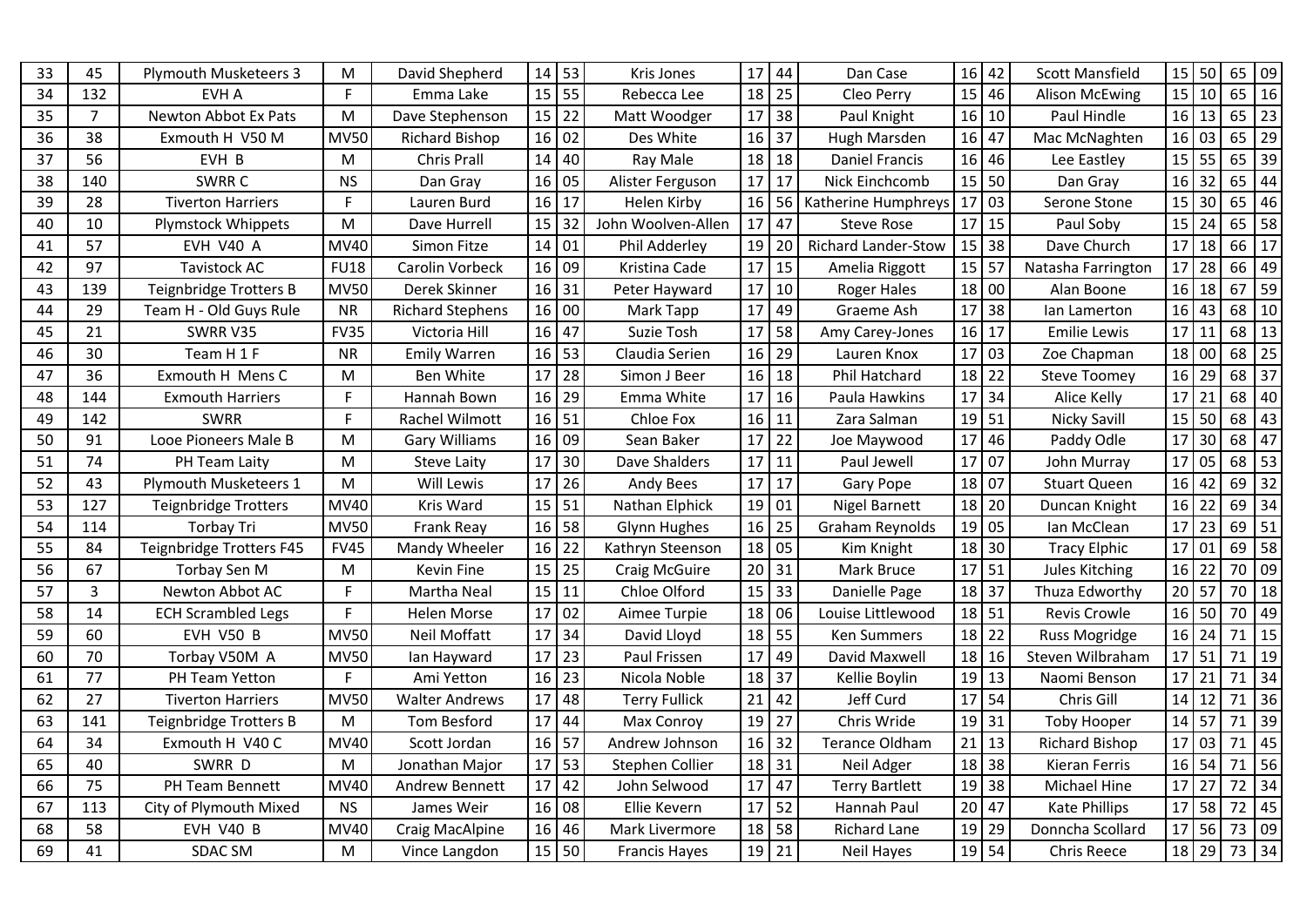| 70  | 12  | <b>ECH Buccaneers</b>           | M           | <b>Marcus Wills</b>     | 16     | 18        | Alex Coley              | 18 | 10 | Simon Coley            | 21 | 12        | Glenn Wood             | 18 | 07      | 73              | 47           |
|-----|-----|---------------------------------|-------------|-------------------------|--------|-----------|-------------------------|----|----|------------------------|----|-----------|------------------------|----|---------|-----------------|--------------|
| 71  | 120 | Torbay Tri                      | <b>FV45</b> | Sarah Welsh             |        | $18$   18 | Cathy Parkinson         | 17 | 21 | Val McClean            | 20 | 37        | Wendy Urban            | 17 | 33      |                 | 73 49        |
| 72  | 66  | Torbay Sen F                    | F           | Cassandra Harrison      | 18     | 23        | Josie Ratcliffe         | 19 | 29 | Amy Roberts            | 20 | 38        | Naomi Flanagan         | 15 | 25      |                 | 73 55        |
| 73  | 90  | <b>Teignbridge Trotters</b>     | F           | Jo Randall              |        | $18$   10 | Sarah Pike              | 17 | 54 | Kate Lenthall          | 19 | 11        | <b>Wendy Goldthorp</b> | 19 | 06      |                 | 74 21        |
| 74  | 145 | <b>Exmouth Harriers</b>         | <b>FV35</b> | Kate Baxter             | 18     | 07        | Louise Hempstead        | 17 | 31 | Lisa Hatchard          | 18 | 13        | Alison Milborrow       | 20 | 51      |                 | 74 42        |
| 75  | 17  | <b>Bin Ends</b>                 | <b>NS</b>   | Michael Bonning         | 18     | 27        | <b>Denise Tracey</b>    | 20 | 32 | Yvonne Farrell         | 19 | 14        | Caitlin Bonning        | 17 | 20      |                 | 75 33        |
| 76  | 18  | Tavistock AC                    | <b>FV35</b> | Helen Orme              | 18     | 26        | Nicole Hervet           | 19 | 02 | Soozie Trice           | 18 | 22        | Sarah Holland          | 19 | 59      |                 | 75 49        |
| 77  | 98  | TT Oldies but Goldies           | MV40        | Wes Wells               | 18     | 21        | Kevin Baskott           | 19 | 41 | Paul Caulfield         | 18 | 29        | Simon Ryan             | 19 | 39      |                 | 76 10        |
| 78  | 143 | <b>Exmouth Harriers</b>         | <b>FV45</b> | Susan Hill              | 18     | 57        | Dawn Teed               | 20 | 34 | Julie Payne            | 18 | 49        | Nicola Kelly           | 19 | 36      | 77              | 156          |
| 79  | 63  | Torbay V45                      | <b>FV45</b> | Hayley Ratcliffe        | 19     | 58        | Sara Crozier            | 19 | 24 | Karen Frissen          | 20 | 04        | Jo Loten               | 18 | 36      |                 | 78 02        |
| 80  | 69  | Torbay V40M B                   | MV40        | Nick Dance              | 19     | 51        | Simon Gilboy            | 19 | 57 | <b>Matthew Botting</b> | 19 | 10        | Peter McCaig           | 19 | 10      |                 | 78 08        |
| 81  | 48  | Plymouth Musketeers 6           | M           | Alan Hocking            | 18     | 24        | John Ritchie            | 21 | 23 | <b>Stuart Riley</b>    | 19 | 54        | Dan Griddle            | 18 | 39      |                 | 78 20        |
| 82  | 51  | Plymouth Musketeers F3          | <b>FV35</b> | Sam Martin              | 18     | 23        | Sarah Robinson          | 19 | 21 | Dana Eyre              | 21 | 37        | Louise Marsland        | 19 | 12      |                 | 78 33        |
| 83  | 23  | SWRR V55                        | <b>FV55</b> | Julie Hedges            | 18     | 13        | Mary Daymond            | 21 | 45 | Vanda Vander Linden    | 19 | 45        | Karen Cook             | 19 | 04      |                 | 78 47        |
| 84  | 50  | Plymouth Musketeers F2          | <b>FV35</b> | Lynda Harris            | 18     | 22        | <b>Tracey Cullerton</b> | 20 | 02 | Sarah Whittaker        | 19 | 06        | Maggie Lamerton        | 21 | 28      |                 | 78 58        |
| 85  | 89  | Looe Pioneers Female A          | <b>FV35</b> | Helen Lawes             | 19     | 08        | <b>Tania Elliot</b>     | 20 | 36 | Emma Baker             | 19 | 31        | Alison Catnach         | 20 | 07      | 79              | 22           |
| 86  | 22  | <b>SWRR Senior B</b>            | F           | <b>Tracey Lloyd</b>     | 19     | 39        | <b>Gail Furness</b>     | 20 | 23 | Laura Nicholls         | 20 | 02        | Ali German             | 19 | 27      | 79              | 31           |
| 87  | 130 | <b>EVT Teens</b>                | <b>FU18</b> | Anna Lake               | 20     | 05        | Poppy Groom             | 20 | 00 | Samantha Miller        | 21 | 27        | Ella Isaias            | 18 | 13      | 79 l            | 45           |
| 88  | 138 | <b>Team H Beauties</b>          | <b>NR</b>   | Sara Tapp               | 18     | 42        | Sonya Clarke            | 20 | 31 | Clair Pidsley          | 21 | 23        | Ally Waldron           | 19 | 34      | 80 <sup>1</sup> | 10           |
| 89  | 47  | <b>Plymouth Musketeers 5</b>    | M           | Mike Walsh              | 16     | 45        | <b>Scott Mansfield</b>  | 15 | 01 | Matthew Grzenda        | 16 | 26        | Jimmy Newman           | 32 | 00      | 80              | 12           |
| 90  | 131 | <b>EVH Babes</b>                | <b>FV55</b> | Katy Mogridge           | $20\,$ | 22        | Pam Duncan              | 20 | 07 | Alison Engledew        | 19 | 08        | Carol Hansen           | 21 | 00      | 80 37           |              |
| 91  | 76  | PH Team Boylin                  | M           | James Boylin            | 17     | 40        | Sean Gray               | 24 | 40 | Stuart Iverson         |    | $19$   13 | <b>Steve Williams</b>  | 19 | 16      |                 | 80 49        |
| 92  | 62  | Torbay V55                      | <b>FV55</b> | Tessa Hearfield         | 21     | 05        | Julia Schofield         | 20 | 01 | <b>Irene Hewings</b>   |    | 21 07     | Karen Baddeley         | 18 | 38      |                 | 80 51        |
| 93  | 78  | <b>PH Team Selwood</b>          | F.          | Jill Selwood            |        | $19$   13 | Karen Cheek             | 20 | 24 | <b>Hayley Cozens</b>   |    | 20 52     | Millie Wilson          | 20 | 50      | 81              | 19           |
| 94  | 5   | <b>Plymstock Roadrunners 3</b>  | <b>NS</b>   | Stephen Leonard         |        | $19$ 57   | Laura Wills             | 21 | 29 | Dawn Lamerton          |    | $21$ 31   | Mark Bolt              | 18 | 23      |                 | $81$   20    |
| 95  | 15  | <b>ECH Blister Sisters</b>      | F           | <b>Lyndsey Saunders</b> |        | $21$ 50   | Natasha Duffy           | 20 | 16 | <b>Helen Morse</b>     | 17 | 29        | Karen Sims             | 21 | 55      |                 | $81$ 30      |
| 96  | 133 | Teignbridge Trotters C          | M           | Jimmy Donovan           | 18     | 05        | Paul Dainton            | 22 | 22 | Rod Payne              | 21 | 13        | Dermot Smith           | 20 | 13      |                 | $81$ 53      |
| 97  | 88  | <b>Teignbridge Trotters F55</b> | <b>FV55</b> | Jacki Woon              | 17     | 37        | Claire Gillard          | 20 | 45 | Hylda Stewart          | 22 | 10        | <b>Eleanor Taylor</b>  | 21 | 37      | 82              | $ 09\rangle$ |
| 98  | 24  | SWRR V60                        | <b>MV60</b> | Dave Evans              |        | $19$ 52   | Jim Ferguson            | 24 | 06 | <b>Tony Gale</b>       | 20 | 02        | Lewis Jones            | 18 | 13      |                 | $82$ 13      |
| 99  | 65  | <b>Torbay Mix</b>               | <b>NS</b>   | Emma Gilboy             | $20\,$ | 53        | Kirsten Mundy           | 27 | 06 | Fleur Ricklin          |    | $18$ 03   | <b>Martin Bresland</b> | 16 | 32      |                 | $82$ 34      |
| 100 | 136 | <b>EVH Educaters</b>            | <b>FV45</b> | Kate Medlicott          |        | 19 15     | Rose Bralsford          | 21 | 13 | Linda McFadzen         | 20 | 07        | Linda Bracher          | 22 | 02      | 82 37           |              |
| 101 | 137 | Chudleigh WRC A                 | <b>NR</b>   | Jess Wiggins            | 21     | 38        | Tanya Hunt              | 20 | 55 | Natalie Stirrat        | 20 | 17        | Jo Cole                | 20 | 08      |                 | $82$ 58      |
| 102 | 93  | Looe Pioneers Male D            | <b>MV50</b> | Bryan Maywood           | $22\,$ | 00        | Graham Foster           | 20 | 55 | John Gossan            |    | 19 56     | <b>Martin Gregory</b>  | 20 | 27      |                 | 83   18      |
| 103 | 44  | <b>Plymouth Musketeers 2</b>    | <b>MV50</b> | Chris Whipp             |        | $19$ 47   | <b>Phill Bees</b>       | 19 | 08 | <b>Bryan King</b>      |    | $24$ 32   | Rodney Hillebrandt     | 19 | 58      |                 | $83$ 25      |
| 104 | 71  | Torbay V50M B                   | <b>MV50</b> | Ray Brown               |        | 20 35     | Ray Wilson              | 22 | 38 | Keith Simpson          |    | 18 25     | Andy Philippou         | 22 | -07     |                 | 83 45        |
| 105 | 135 | <b>EVH Gin or Bust</b>          | <b>FV35</b> | Claire Smith            |        | $21$ 49   | Liz Cane                | 23 | 28 | Emily Faircloth        |    | $22$ 59   | Cleo Perry             |    | $16$ 33 |                 | 84 49        |
| 106 | 20  | <b>Scrambled Legs</b>           | NR.         | Angie Brothers          |        | 20 58     | Helen Soby              | 20 | 31 | Laura Hilton           |    | 22 05     | Michelle Cartilage     | 21 | 39      |                 | $85$   13    |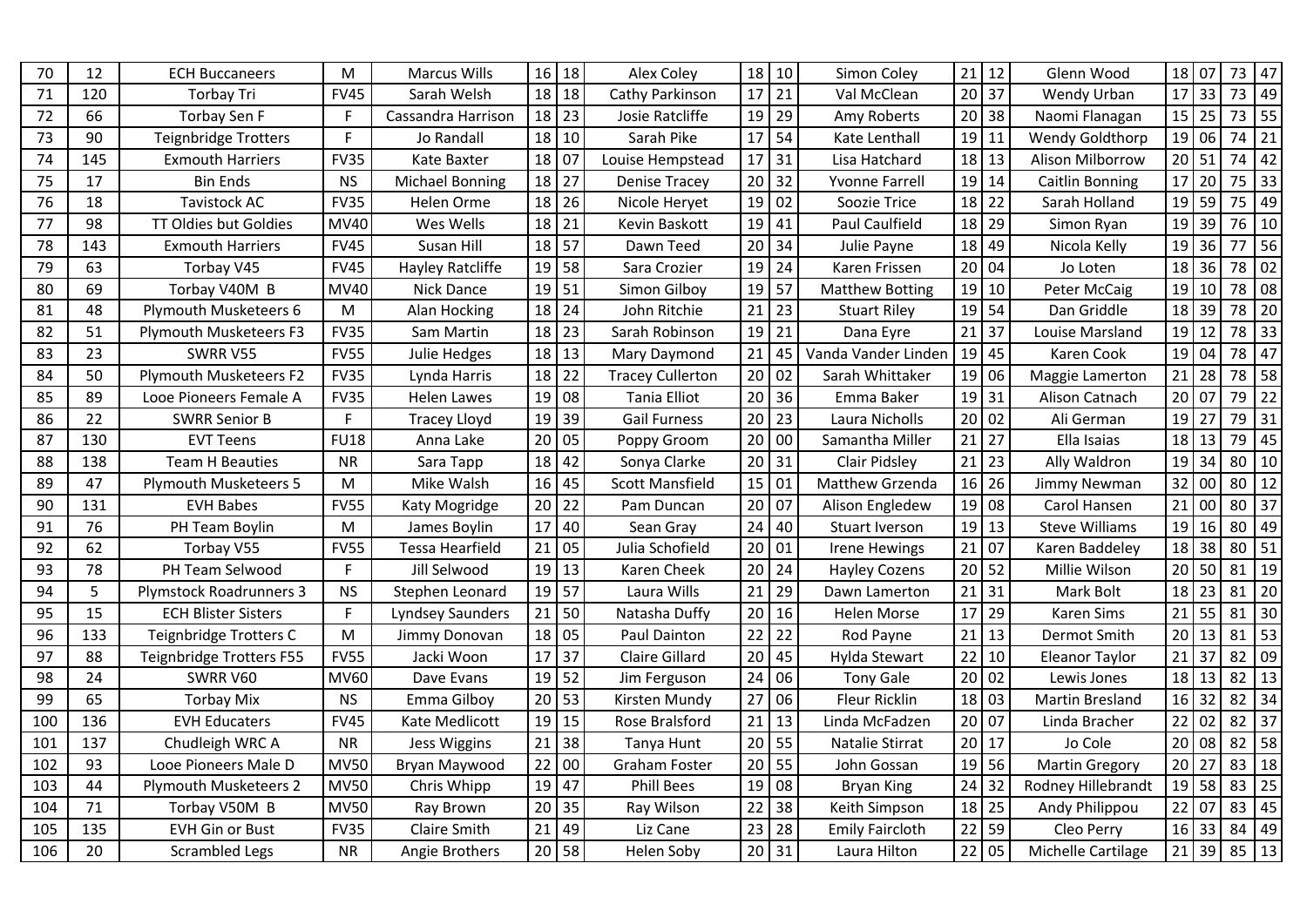| 107 | 128 | <b>Torbay Tri</b>                | <b>NS</b>   | Alix Reynolds         | 21 | 41         | Jo Coish                | 23 | 20 | Sarah Welsh          |    | $18$   40 | Alix Reynolds          | 22 | 26              | 86 07     |                                         |
|-----|-----|----------------------------------|-------------|-----------------------|----|------------|-------------------------|----|----|----------------------|----|-----------|------------------------|----|-----------------|-----------|-----------------------------------------|
| 108 | 61  | <b>EVH V60</b>                   | <b>MV60</b> | Bob Jeffery           | 19 | 41         | <b>Tony Doonan</b>      | 22 | 33 | <b>Brian Short</b>   | 23 | 06        | Nick McMahon           | 21 | 01              | 86        | $\begin{array}{c} 21 \end{array}$       |
| 109 | 79  | PH Team Murray                   | <b>FV35</b> | Clare Murray          | 21 | 44         | Sarah McQuarry          | 21 | 19 | Linda Mole           | 20 | 50        | Charlotte Walton       | 22 | 46              | 86        | 39                                      |
| 110 | 19  | PRR Are We There Yet             | <b>FV35</b> | <b>Bev Dowrick</b>    | 17 | 39         | Irena Kabelis           | 24 | 32 | Jo Anderson          | 21 | 32        | Jill Rose              | 23 | 16              | 86        | 59                                      |
| 111 | 134 | <b>PRR</b>                       | Е           | Vickki Pethick        | 21 | 02         | Carrie Clegg            | 21 | 33 | Naomi Pritchard      | 24 | 17        | Claire Palmer          | 20 | 54              | 87        | 46                                      |
| 112 | 85  | Looe Pioneers Female B           |             | Di Foster             | 20 | 02         | Millie Foster           | 22 | 38 | Emma Collins         | 22 | 48        | Kirstie Maywood        | 22 | 22              | 87        | 50                                      |
| 113 | 92  | Looe Pioneers Male C             | MV40        | Guy Cooper            | 24 | 56         | Christian Boyce         | 19 | 08 | <b>Mick Torres</b>   | 21 | 33        | <b>Andrew Elliott</b>  | 22 | 33              | 88        | 10                                      |
| 114 | 86  | Instinctive Sports Men           | <b>NS</b>   | Paul Griffin          | 21 | 04         | <b>Fred Jenkins</b>     | 19 | 53 | <b>Rob Felwick</b>   | 27 | 37        | Fred Jenkins           | 19 | 52              | 88        | 26                                      |
| 115 | 4   | <b>Plymstock Runners</b>         | <b>NS</b>   | Amanda Gibbs          | 25 | 18         | <b>Steve Cooksley</b>   | 19 | 09 | Jeremy Clarke        | 19 | 41        | Rachael Ward           | 24 | 31              | 88        | 39                                      |
| 116 | 80  | PH Team Board                    | <b>FV35</b> | Julie Board           | 23 | 56         | <b>Louise Shalders</b>  | 23 | 51 | Jo Iverson           | 22 | 16        | Lorna Lucian           | 20 | 19              | 90        | 22                                      |
| 117 | 94  | Teignbridge Trotters             | F           | Rebecca Hanley        | 17 | 46         | <b>Sharron Still</b>    | 23 | 41 | Caroline Clark       | 23 | 11        | Teresa Holmes          | 26 | 12              | 90        | 50                                      |
| 118 | 1   | <b>Simply Sensational</b>        | <b>NR</b>   | Nicola Ormshaw        | 20 | 55         | Carla Price             | 23 | 42 | Lisa Court           |    | 25 03     | <b>Heather Palmer</b>  | 21 | 25              | 91        | $\overline{05}$                         |
| 119 | 9   | Quay Fit                         | <b>NR</b>   | <b>Beth Stone</b>     | 21 | 47         | Zoe Millmore            | 24 | 03 | Vanessa Prout        | 20 | 04        | Claire Beney           | 25 | 31              | 91        | 25                                      |
| 120 | 83  | <b>Instinctive Sports Ladies</b> | F           | Jill Griffin          | 26 | 32         | Denise Bettey           | 21 | 42 | <b>Brenda Thorne</b> | 22 | 52        | Lisa Williams          | 20 | 26              | 91        | 32                                      |
| 121 | 64  | Torbay V35                       | <b>FV35</b> | Anita Ley             | 22 | $\vert$ 11 | Gemma Radcliffe         | 25 | 32 | Michelle Sandu       |    | 23 14     | Anita Merrit           | 21 | 01              | 91        | 58                                      |
| 122 | 100 | TT Rags & Tags                   | <b>NS</b>   | Helen Roper           | 23 | 59         | David Salvage           | 22 | 10 | Mark Rescorl         | 25 | 37        | John Smith             | 21 | 44              | 93        | $\begin{array}{c} 30 \\ -3 \end{array}$ |
| 123 | 99  | TT Ladies wot run                | <b>FV45</b> | <b>Maggie Bunting</b> | 20 | 21         | Diana Nicholson         | 23 | 07 | Justine Armstrong    | 27 | 09        | Judith Wilkinson       | 23 | 08              | 93        | 45                                      |
| 124 | 49  | Plymouth Musketeers F1           | <b>FV35</b> | Kelly Brumhead        | 24 | 20         | Vicki Dunn              | 24 | 36 | Michelle Shaddick    | 23 | 40        | Sarah-Jane Sinclair    | 21 | 22              | 93        | 58                                      |
| 125 | 8   | Goss Fit                         | <b>NR</b>   | <b>Charlotte Nunn</b> | 24 | 24         | Kingsley Valentino      | 22 | 30 | Emma Chubb           | 27 | 48        | <b>Ben Saul</b>        | 21 | 15              | 95        | 57                                      |
| 126 | 129 | Chudleigh WRC B                  | <b>NR</b>   | Marie Partridge       | 23 | 14         | Becky Kennedy-Bruneel   | 23 | 35 | Christina Doye       | 30 | 46        | Emma German            | 18 | 29              | 96        | 04                                      |
| 127 | 2   | <b>Plymstock Plodders</b>        | <b>NS</b>   | Mark Bricknell        | 18 | 04         | <b>Trudi Bavin</b>      | 26 | 28 | Karen Lawson         | 26 | 22        | Sue Maffey             | 27 | 30              | 98        | 24                                      |
| 128 | 54  | <b>Plymouth Musketeers F6</b>    | <b>FV35</b> | Lynn Jones            | 27 | 53         | Lucy Howell             | 20 | 58 | Claire Herbert       |    | 25 00     | Kerry Snell            | 26 | 38              | 100 29    |                                         |
| 129 | 95  | Looe Pioneers Female D           | F           | Phoebe Lawes          | 20 | 37         | <b>Edwina Hannaford</b> | 30 | 15 | Lynne Overd          |    | $26$ 57   | Julie Gregory          | 25 | 41              | 103 30    |                                         |
| 130 | 52  | Plymouth Musketeers F4           | F           | Hayley Dingle         | 25 | 54         | <b>Ruth Wall</b>        | 24 | 35 | Rachel Lynn          | 25 | 25        | <b>Gill Case</b>       | 28 | 00              | 103 54    |                                         |
| 131 | 53  | Plymouth Musketeers F5           | <b>FV45</b> | Louise King           | 23 | 32         | Nicola Blair            | 31 | 46 | Kathy Gore           | 28 | 14        | Miranda Ritchie        | 21 | 12 <sub>1</sub> | $104$ 44  |                                         |
| 132 | 82  | <b>PH Team Manners</b>           | F           | <b>Jess Manners</b>   | 29 | 39         | Amy Dymond              | 27 | 47 | Jenny Dyer           |    | 26 59     | Soma Mitra-Chubb       | 26 | 32              | 110 57    |                                         |
| 133 | 96  | Looe Pioneers Female C           | F           | Nina Bond             | 24 | 01         | Ania Sobol              | 24 | 52 | Lisa Jago            | 33 | 33        | Sandra Northcott       | 29 | 13              | $111$ 39  |                                         |
| 134 | 81  | PH Team Hill                     |             | <b>Elaine Hill</b>    |    | 30 14      | <b>Hollie Baxter</b>    | 30 | 11 | Kim Cooke            |    | 30 15     | Penny Hadfield Bennett | 25 |                 | 42 116 22 |                                         |